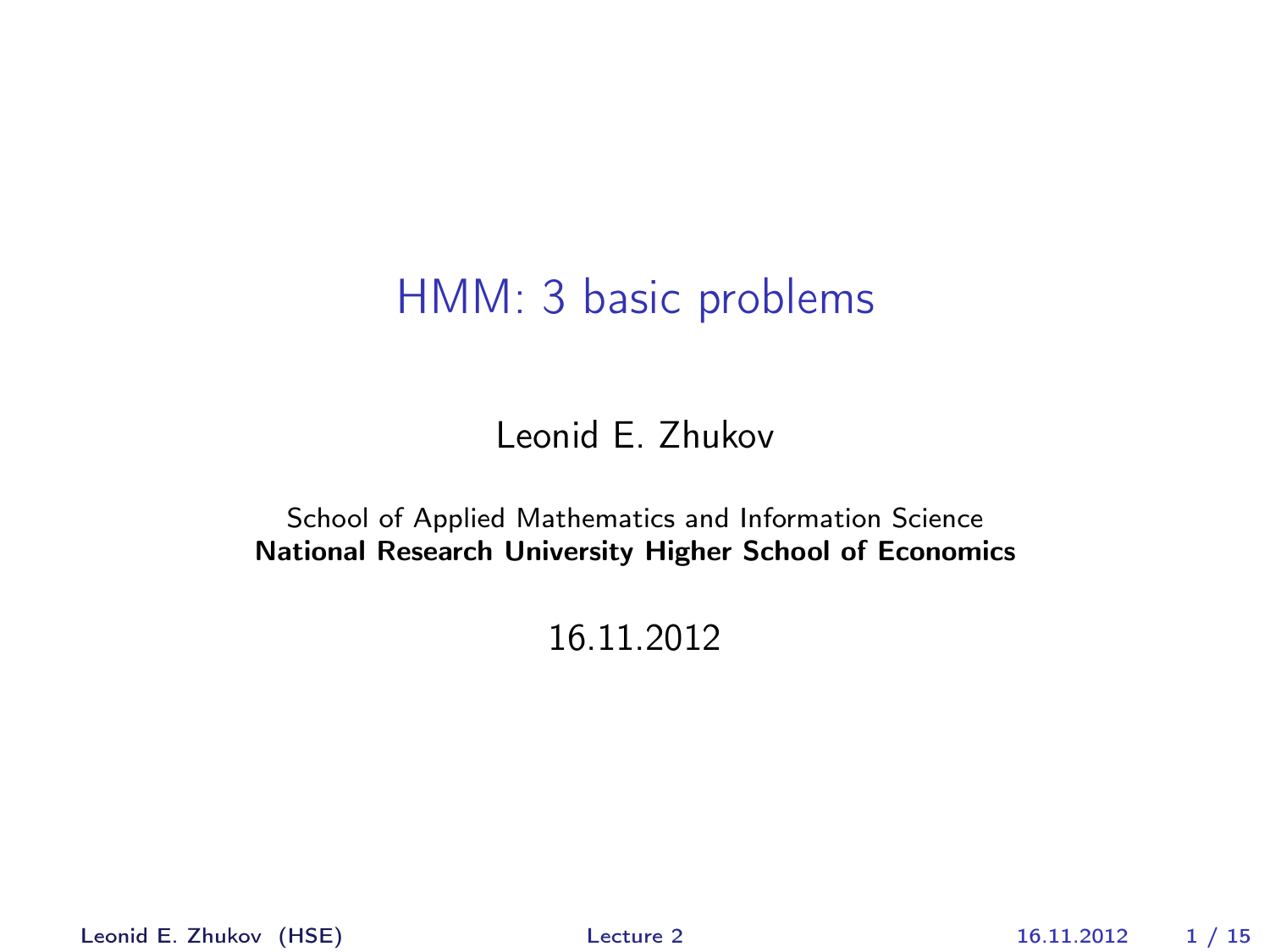# 3 basic problems

- $\blacktriangleright$  The Evaluation problem. Given:
	- 1. Observable sequence  $O = O_1O_2O_3...O_T$

2. model 
$$
\lambda = (A, B, \pi)
$$

Find:  $P(O|\lambda)$ 

- $\blacktriangleright$  The Decoding problem. Given:
	- 1. Observable sequence  $O = O_1O_2O_3...O_T$
	- 2. model  $\lambda = (A, B, \pi)$

Find:  $Q^* = q_1 q_2 q_3 \ldots q_T$ :  $Q^* = \arg \max_Q P(Q|O, \lambda)$ 

 $\blacktriangleright$  The Learning problem (training). Given:

1. Observable sequence  $O = O_1O_2O_3...O_T$ 

Find:  $\lambda^* = \arg \max_{\lambda} P(O|\lambda)$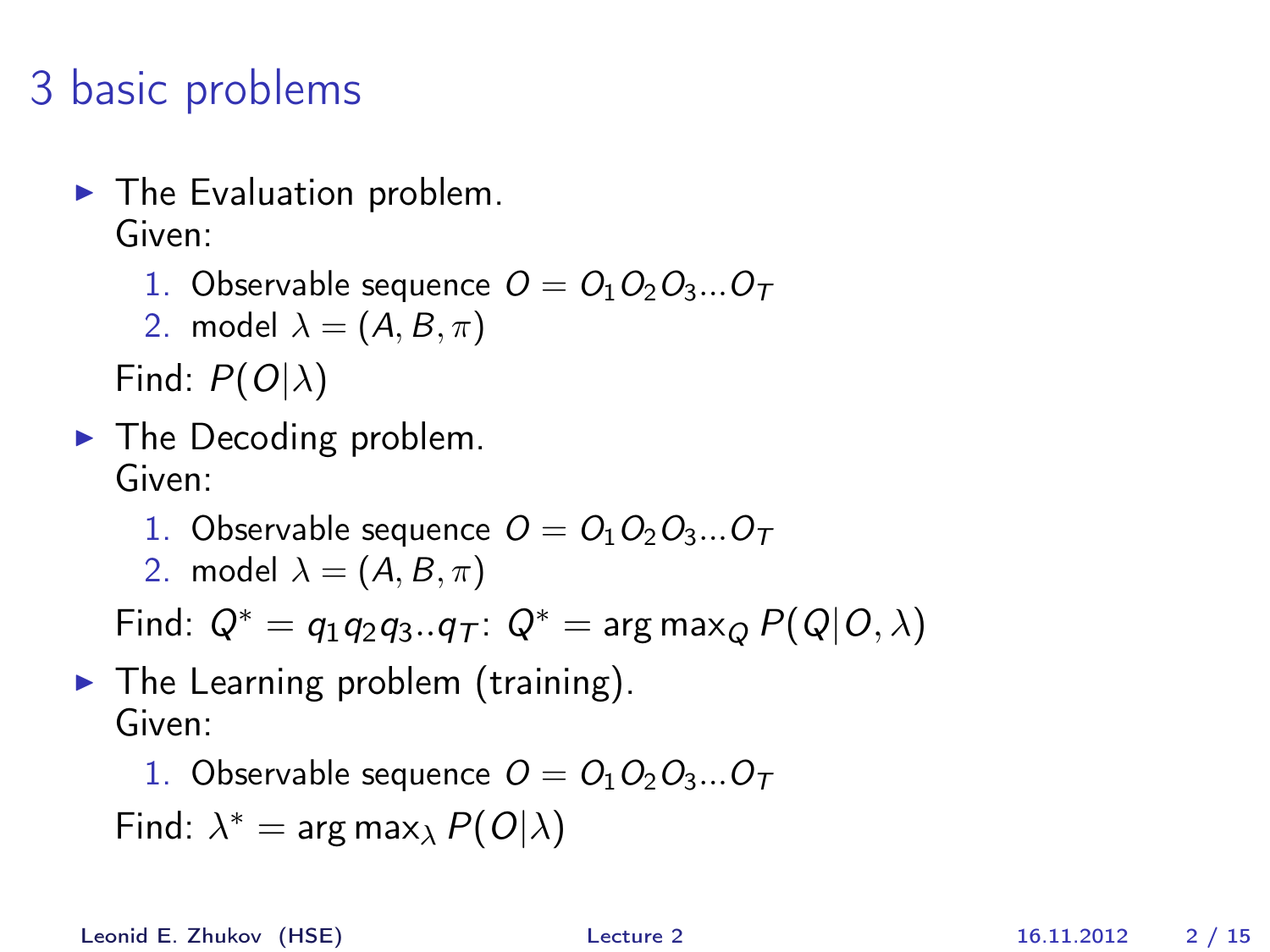#### The Evaluation problem Find:  $P(O|\lambda)$ Sequence of signals

$$
P(O|\lambda) = \sum_{Q} P(O|Q,\lambda)P(Q|\lambda)
$$

$$
P(O|Q\lambda) = P(O_1|q_1, \lambda)P(O_2|q_2, \lambda)..P(O_T|q_T, \lambda) == b_{q_1}(O_1)b_{q_2}(O_2)...b_{q_T}(O_T)
$$

$$
P(Q|\lambda) = \pi_{q_1} a_{q_1q_2} a_{q_2q_3}...a_{q_{T-1}q_T}
$$

$$
P(O|\lambda) = \sum_{q_1,..q_T} \pi_{q_1} b_{q_1}(O_1) b_{q_2}(O_2)...b_{q_T}(O_T) a_{q_1q_2} a_{q_2q_3}...a_{q_{T-1}q_T} = \\ = \sum_{q_1,..q_T} \pi_{q_1} b_{q_1}(O_1) a_{q_1q_2} b_{q_2}(O_2) a_{q_2q_3}...a_{q_{T-1}q_T} b_{q_T}(O_T)
$$

Leonid E. Zhukov (HSE) [Lecture 2](#page-0-0) 16.11.2012 3 / 15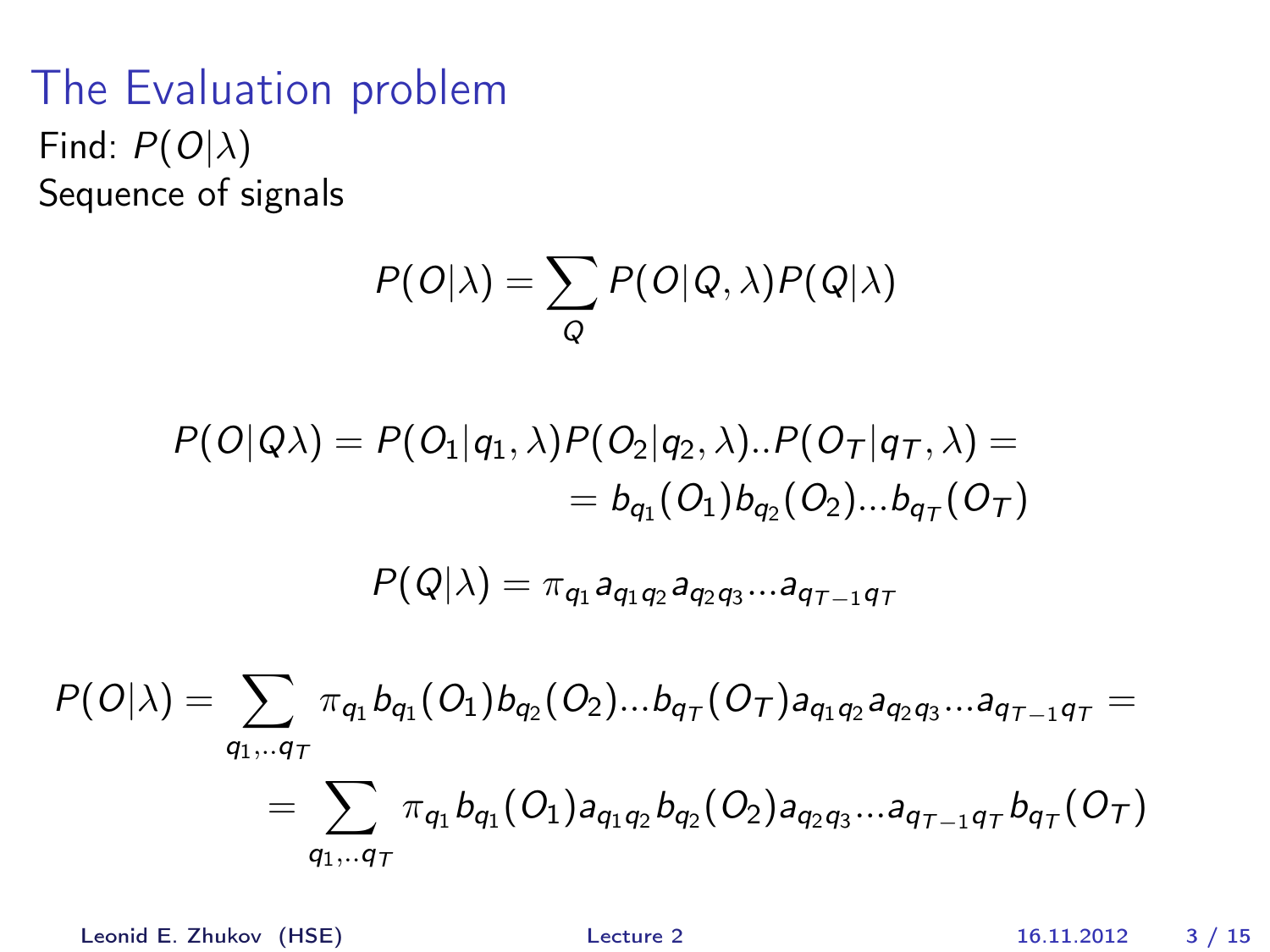## The Evaluation problem

Two time steps:

$$
P(O_1, O_2) = \pi_1 b_1(O_1) a_{11} b_1(O_2) +\n\pi_1 b_1(O_1) a_{12} b_2(O_2) +\n\pi_2 b_2(O_1) a_{22} b_2(O_2) +\n\pi_2 b_2(O_1) a_{21} b_1(O_2) +
$$

Computational Complexity:  $O(2T \cdot N^T)$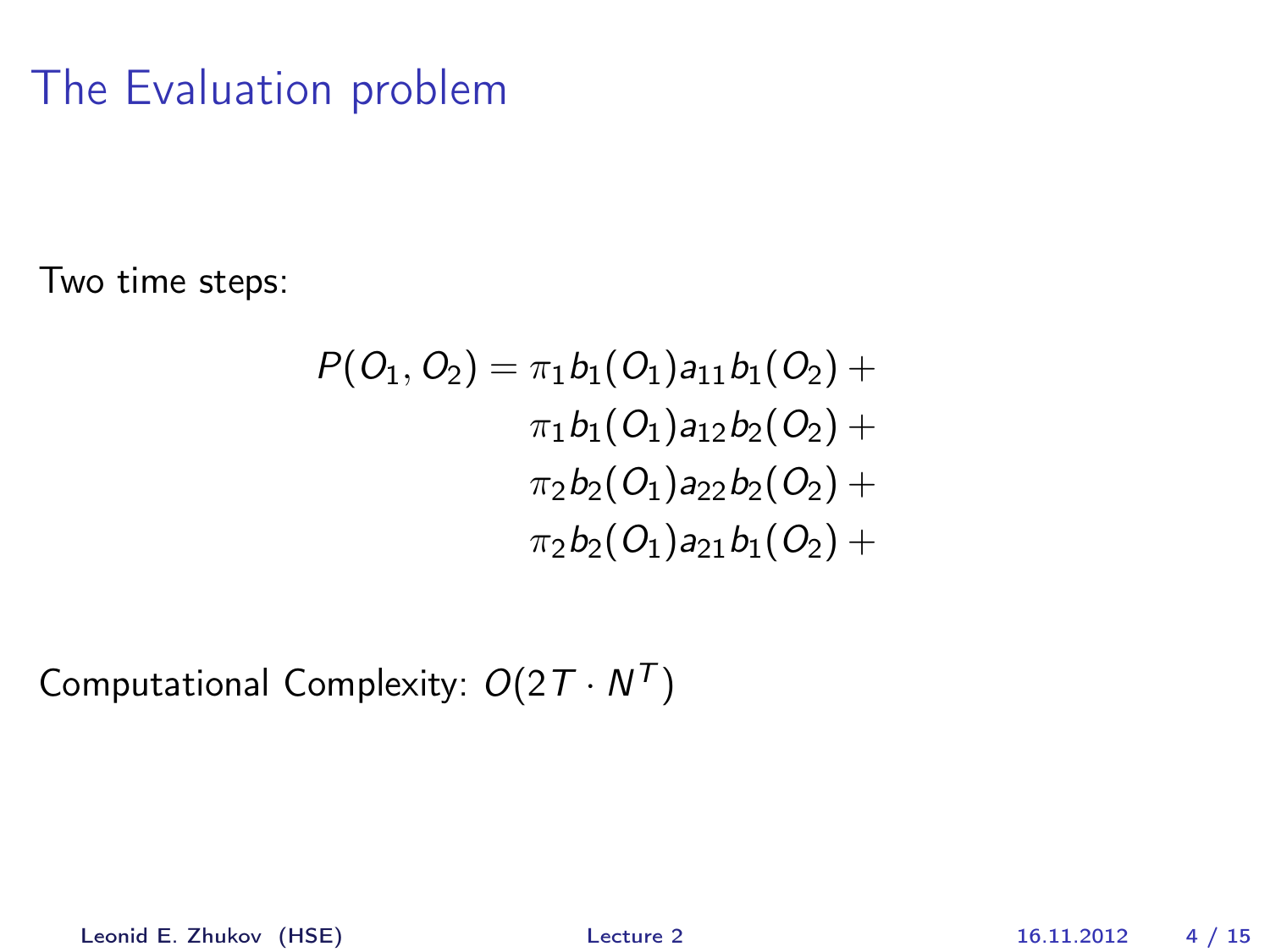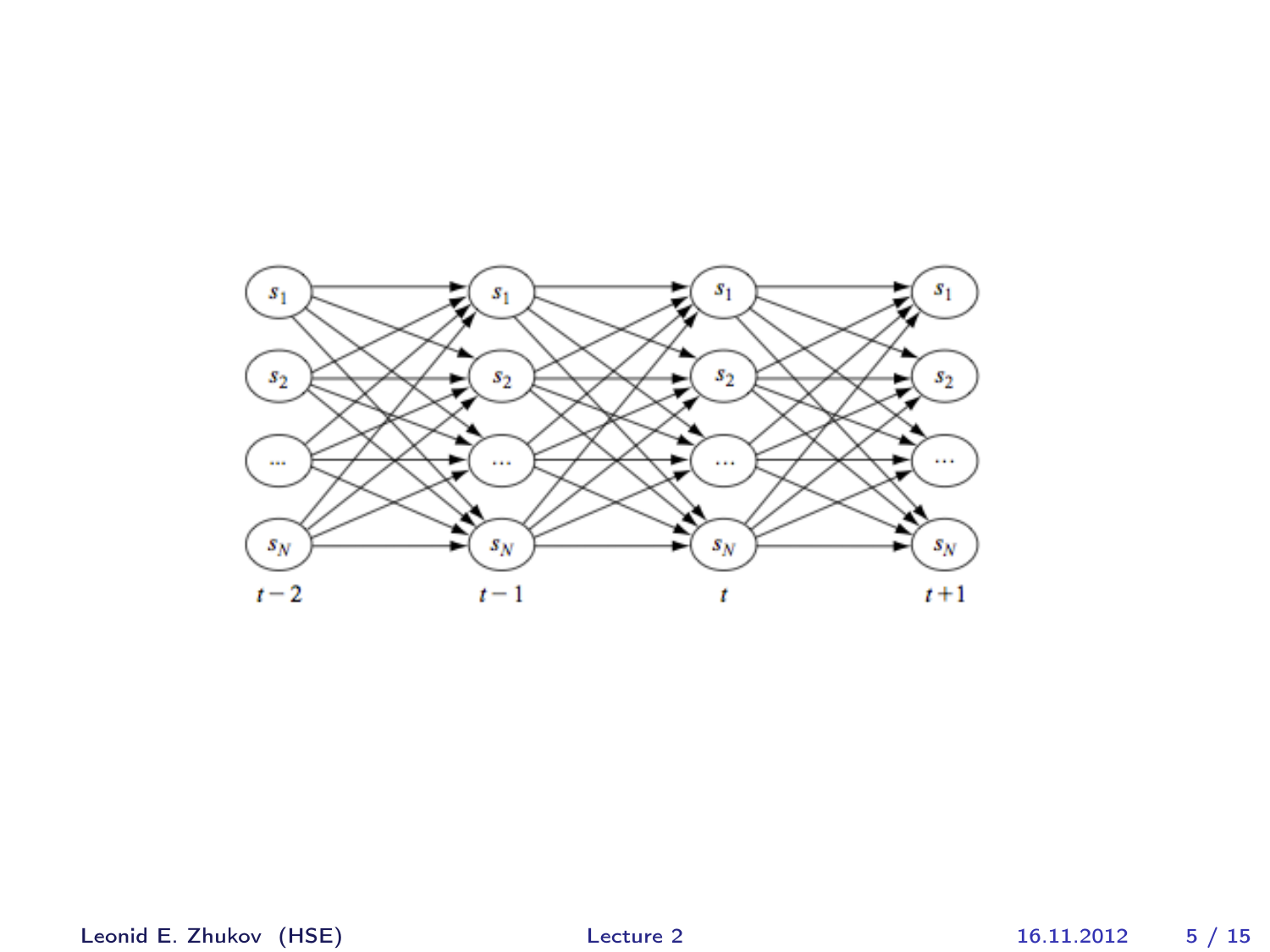#### Forward Algorithm

Partial observation sequence  $O_1...O_t$  that terminates at state  $S_i$  $\alpha_t(i) = P(O_1, O_2...O_t, q_t = S_i | \lambda), t \le T$ ,  $1 \le i \le N$ 

then

$$
\alpha_1(j) = P(O_1, q_1 = S_j | \lambda) = \pi_i b_j(O_1)
$$
  
\n
$$
\alpha_2(j) = P(O_1, O_2, q_2 = S_j | \lambda) = \sum_i \alpha_1(i) a_{ij} b_j(O_2)
$$
  
\n
$$
\alpha_3(j) = P(O_1, O_2, O_3, q_3 = S_j | \lambda) = \sum_i \alpha_2(i) a_{ij} b_j(O_3)
$$
  
\n
$$
\alpha_{t+1}(j) = \sum_i \alpha_t(i) a_{ij} b_j(O_{t+1})
$$

 $P(O|\lambda) = \sum_i P(O, q_T = S_i) = \sum_i \alpha_T(i)$ 

Leonid E. Zhukov (HSE) [Lecture 2](#page-0-0) 16.11.2012 6 / 15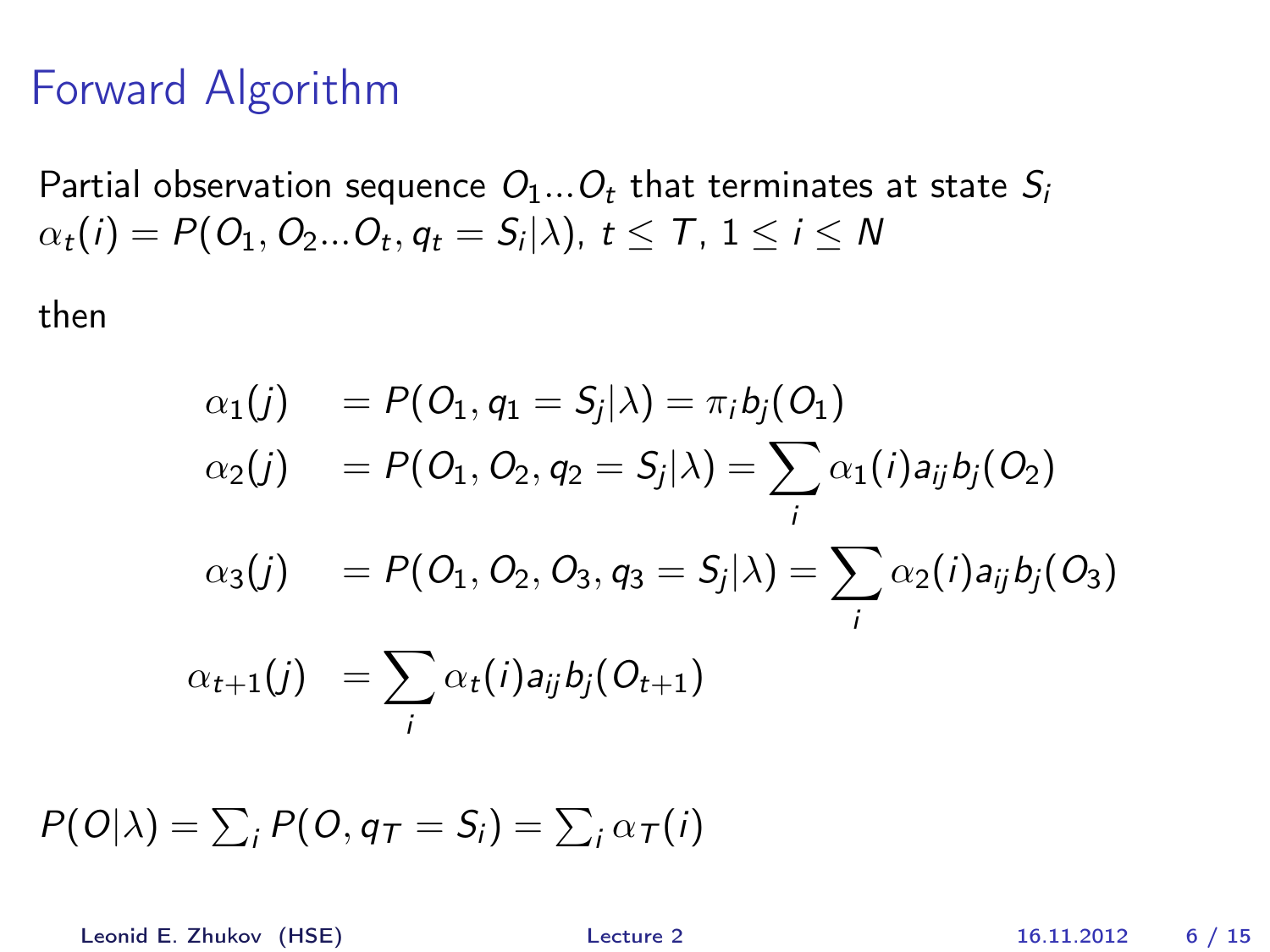## Forward-backward algorithm

Forward procedure  
\nLet 
$$
\alpha_t(i) = P(O_1, O_2...O_t, q_t = S_i | \lambda)
$$
,  $t \le T$   
\n1.  $\alpha_1(i) = \pi_i b_i(O_1)$   
\n2.  $\alpha_{t+1}(j) = b_j(O_{t+1}) \sum_i \alpha_t(i) a_{ij}$   
\n3.  $P(O|\lambda) = \sum_{i=1}^N \alpha_i(i)$ 

Backward procedure  
\nLet 
$$
\beta_t(i) = P(O_{t+1}...O_T | q_t = S_i, \lambda)
$$
,  $t \le T$   
\n1.  $\beta_T(i) = 1$   
\n2.  $\beta_t(i) = \sum_{j=1}^N a_{ij} b_j(O_{t+1})\beta_{t+1}(j)$   
\n3.  $P(O|\lambda) = \sum_{i=1}^N \beta_1(i)\pi_i b_i(0_1)$ 

Complexity ?

Leonid E. Zhukov (HSE) [Lecture 2](#page-0-0) 16.11.2012 7 / 15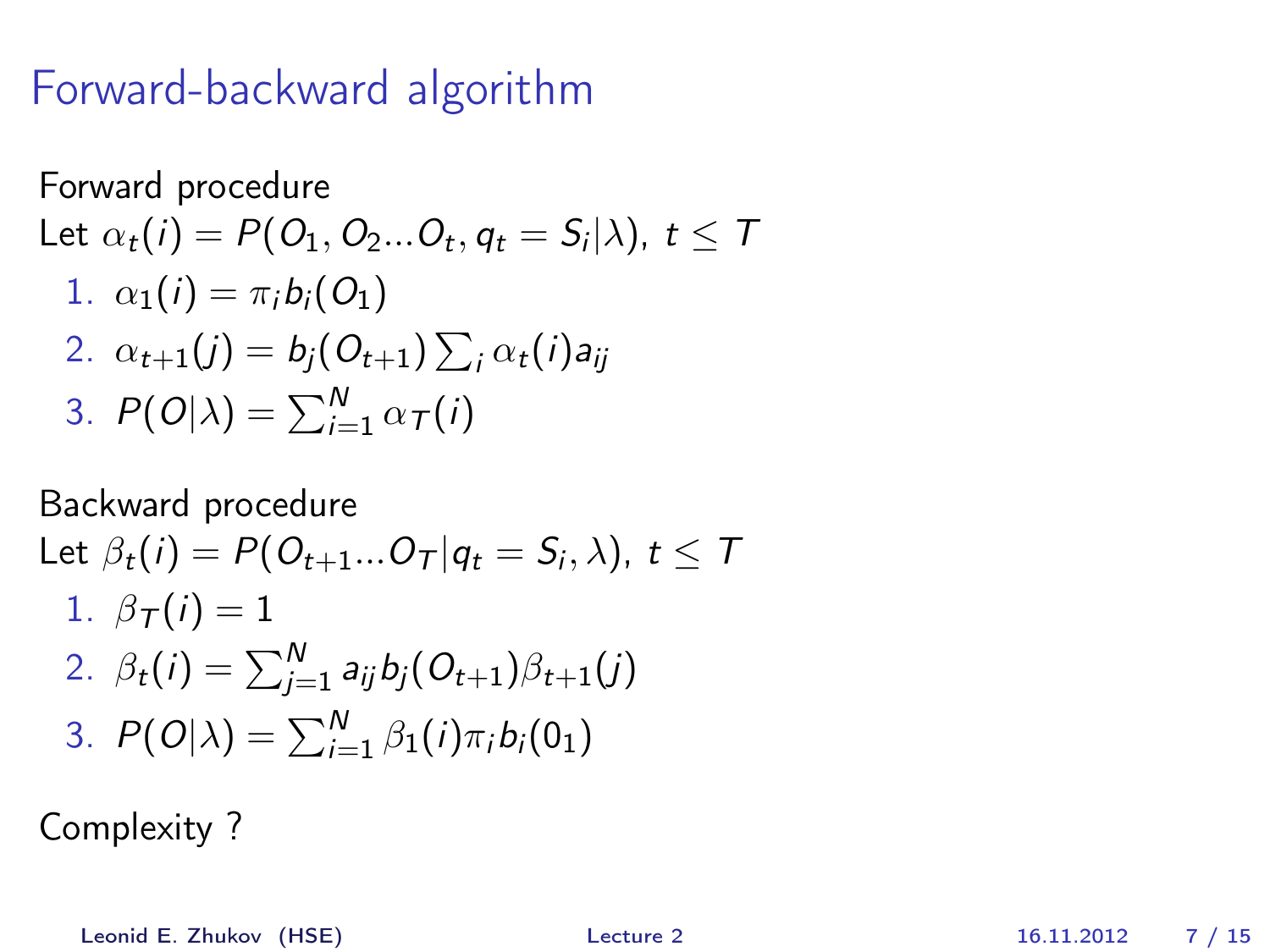### The Decoding problem

Find:  $Q^* = q_1q_2q_3...q_T$ :  $Q^* = \arg \max_Q P(Q|O, \lambda)$ The highest probability that partial observation and state sequences up to time  $t$  can have, when terminates at  $\mathcal{S}_i.$  $\delta_t(i) = \max_{q_1, q_2,..q_{t-1}} P(O_1,..O_{t-1}, q_1,..,q_t = S_i | \lambda)$ 

$$
\delta_1(j) = \max_{q_1} P(O_1, q_1 = S_j | \lambda) = \pi_j b_j(O_1)
$$
  
\n
$$
\delta_2(j) = \max_{q_1, q_2} P(O_1, O_2, q_2 = S_j | \lambda) = \max_{i} \{ \delta_1(i) a_{ij} \} b_j(O_2)
$$
  
\n
$$
\delta_3(j) = \max_{q_1, q_2, q_3} P(O_1, O_2, O_3, q_3 = S_j | \lambda) = \max_{i} \{ \delta_2(i) a_{ij} \} b_j(O_3)
$$
  
\n
$$
\delta_{t+1}(j) = \max_{i} \{ \delta_t(i) a_{ij} \} b_j(O_{t+1})
$$

 $q^* = \arg \max_j$ 

Leonid E. Zhukov (HSE) [Lecture 2](#page-0-0) 16.11.2012 8 / 15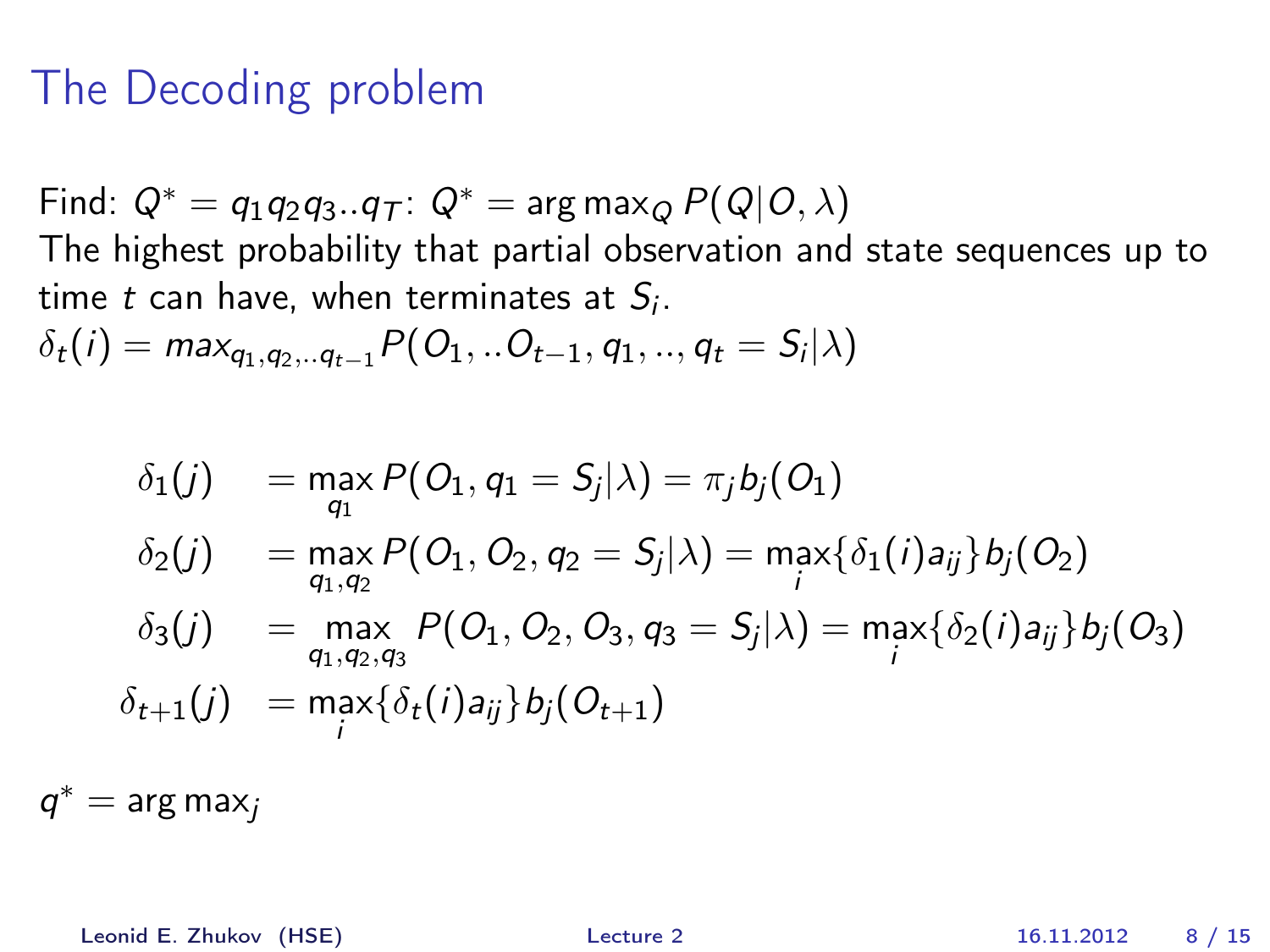## Viterbi Algorithm

$$
\delta_{t}(i) = max_{q_{1},q_{2},..q_{t-1}} P(O_{1},..O_{t-1}, q_{1},..,q_{t}=S_{i}|\lambda)
$$
  
\n1. 
$$
\delta_{1}(i) = \pi_{i}b_{i}(O_{1}) \psi_{1}(i) = 0
$$
  
\n2. 
$$
\delta_{t+1}(j) = \max_{i} {\delta_{t}(i)a_{ij} \} b_{j}(O_{t+1}), \quad 1 \leq i \leq N, 1 \leq t \leq T-1
$$
  
\n
$$
\psi_{t+1}(j) = \arg \max \{\delta_{t}(i)a_{ij}\} b_{j}(O_{t+1})
$$
  
\n3. 
$$
q_{T}^{*} = \arg \max_{i} {\delta_{T}(i)}
$$
  
\nbacktracking

$$
q_t^* = \psi_{t+1}(q_{t+1}^*), \quad t = \mathcal{T} - 1, \, \mathcal{T} - 2, \ldots
$$

Leonid E. Zhukov (HSE) [Lecture 2](#page-0-0) 16.11.2012 9 / 15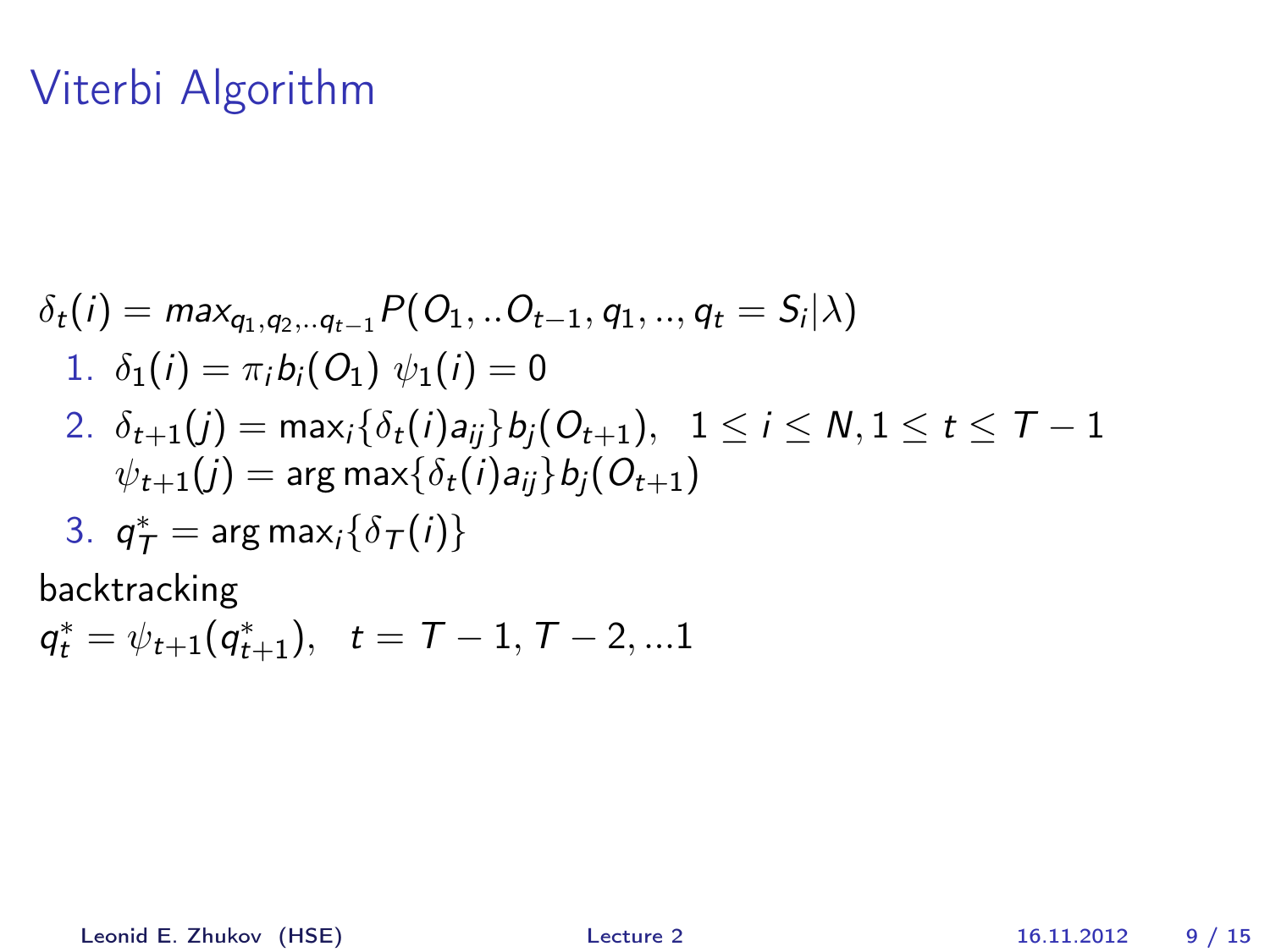## The Learning problem

HMM parameter estimation  $\lambda = (A, B, \pi)$ Find:  $\lambda^* = \argmax_{\lambda} P(O|\lambda)$ 

For Markov chain parameter estimation (not HMM!)

$$
P(X_1,..X_n|\theta) = P(X_1) \prod_i \prod_j p_{ij}^{n_{ij}} = L(p)
$$

Maximum likelihood MLE estimate:

$$
p_{ij}=\frac{n_{ij}}{\sum_j n_{ij}}
$$

 $n_{ij}$  - number of times in sequence  $X_J$  followed  $X_i$ , i.e. transition  $i\rightarrow j$ In HMM can find expected number of transitions  $\langle n_{ii} \rangle$ 

Leonid E. Zhukov (HSE) [Lecture 2](#page-0-0) 16.11.2012 10 / 15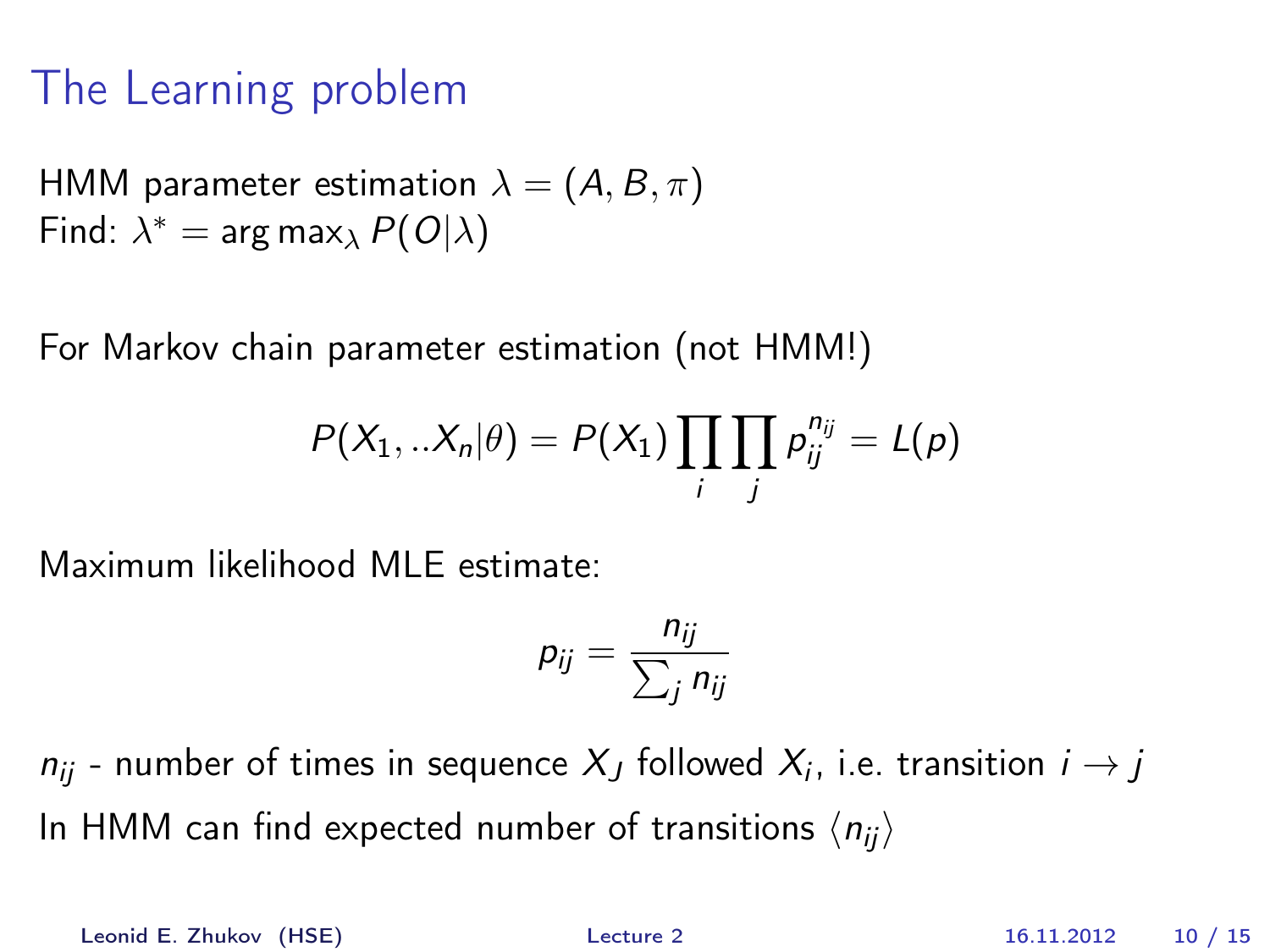#### Forward-backward variables

forward variable  $\alpha_t(i) = P(O_1, O_2...O_t, q_t = S_i | \lambda)$ backward variable  $\beta_t(i) = P(O_{t+1}...O_{\mathcal{T}}|q_t = S_i, \lambda)$ 

## Then:  $\alpha_t(i)\beta_t(i) = P(O_1, O_2...O_t, O_{t+1}...O_{\mathcal{T}}, q_t = S_i|\lambda) = P(O, q_t = S_i|\lambda)$

#### and  $P(O|\lambda) = \sum_i P(O, q_t = S_i | \lambda) = \sum_i \alpha_t(i) \beta_t(i)$

Leonid E. Zhukov (HSE) [Lecture 2](#page-0-0) 16.11.2012 11 / 15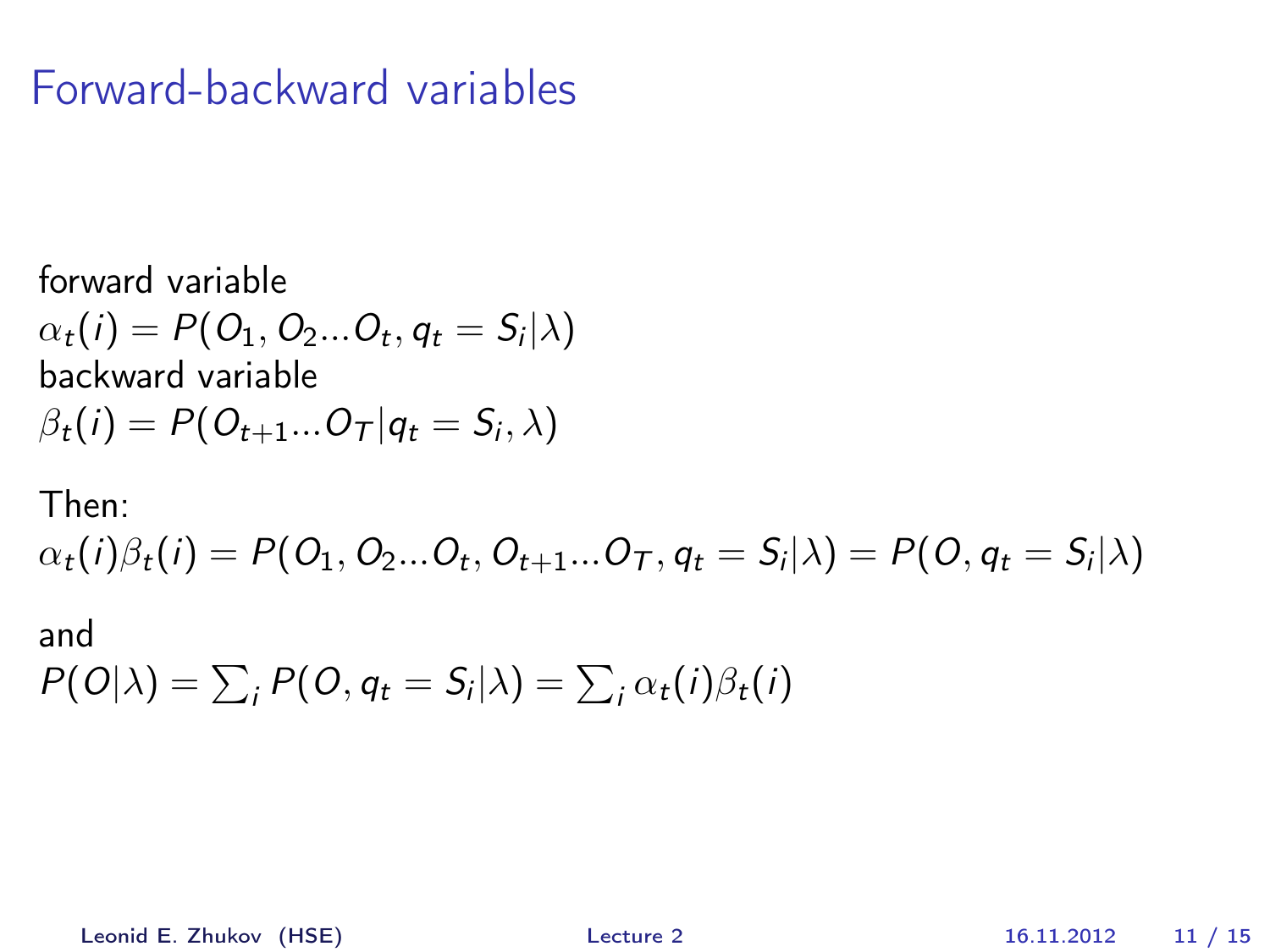#### Baum-Welch Algorithm

$$
P(O, q_t = S_i | \lambda) = P(q_t = S_i | O, \lambda) P(O | \lambda)
$$

probability to visit state  $i$  at  $t$ 

$$
\gamma_t(i) = P(q_t = S_i | O, \lambda) = \frac{P(O, q_t = S_i | \lambda)}{P(O | \lambda)} = \frac{\alpha_t(i) \beta_t(i)}{\sum_i \alpha_t(i) \beta_t(i)}
$$

probability to visit state *i* at *t* and *j* at  $t + 1$ ,  $i \rightarrow j$  transition

$$
\zeta_t(i,j) = P(q_t = S_i, q_{t+1} = S_j | O, \lambda) = \frac{P(O, q_t = S_i, q_{t+1} = S_j | \lambda)}{P(O | \lambda)} = \\ = \frac{\alpha_t(i)a_{ij}b_j(O_{t+1})\beta_{t+1}(j)}{\sum_i \sum_j \alpha_t(i)a_{ij}b_j(O_{t+1})\beta_{t+1}(j)}
$$

 $[\gamma_t(i) = \sum_j \zeta_t(i,j)]$ 

Leonid E. Zhukov (HSE) [Lecture 2](#page-0-0) 16.11.2012 12 / 15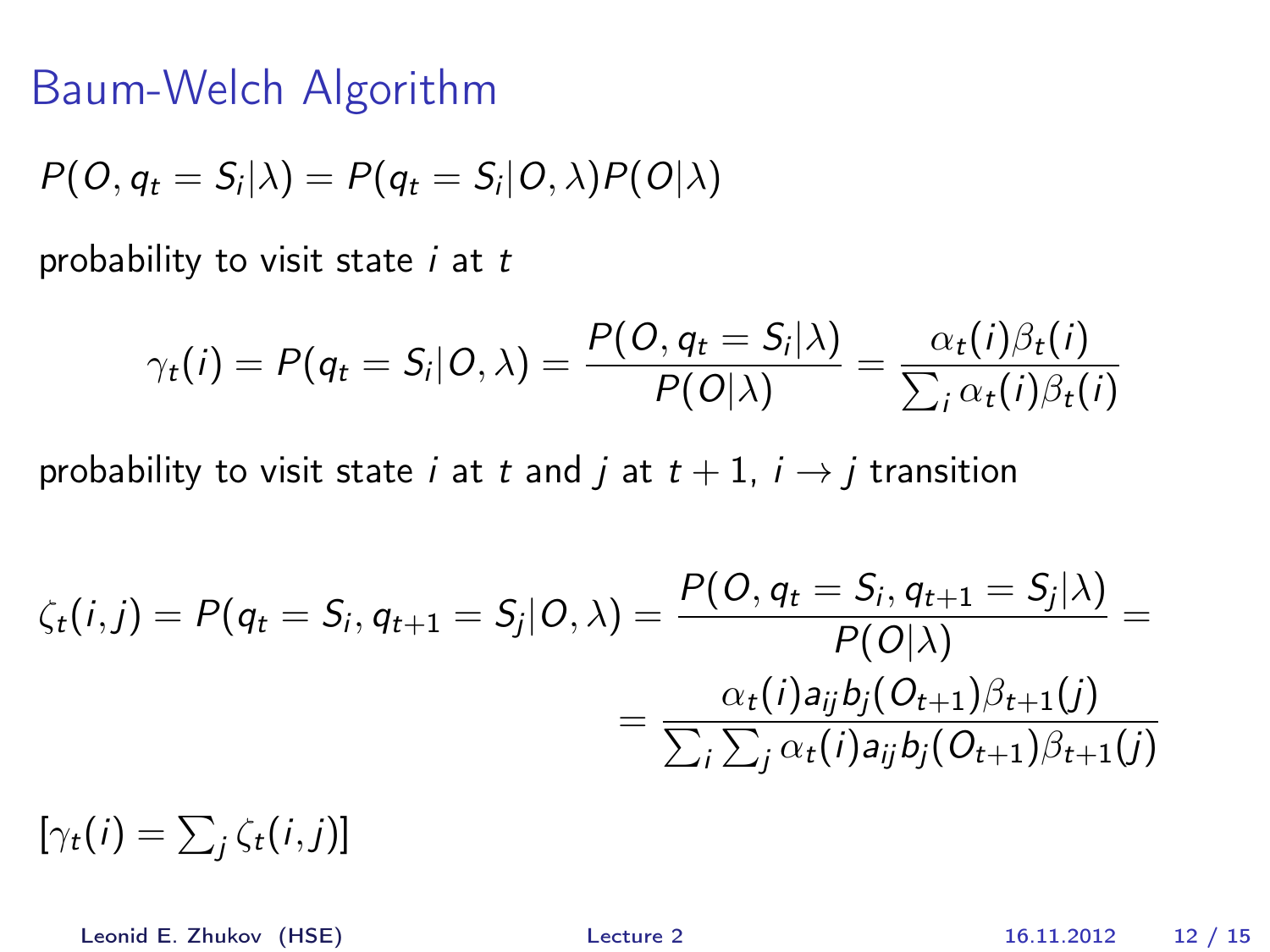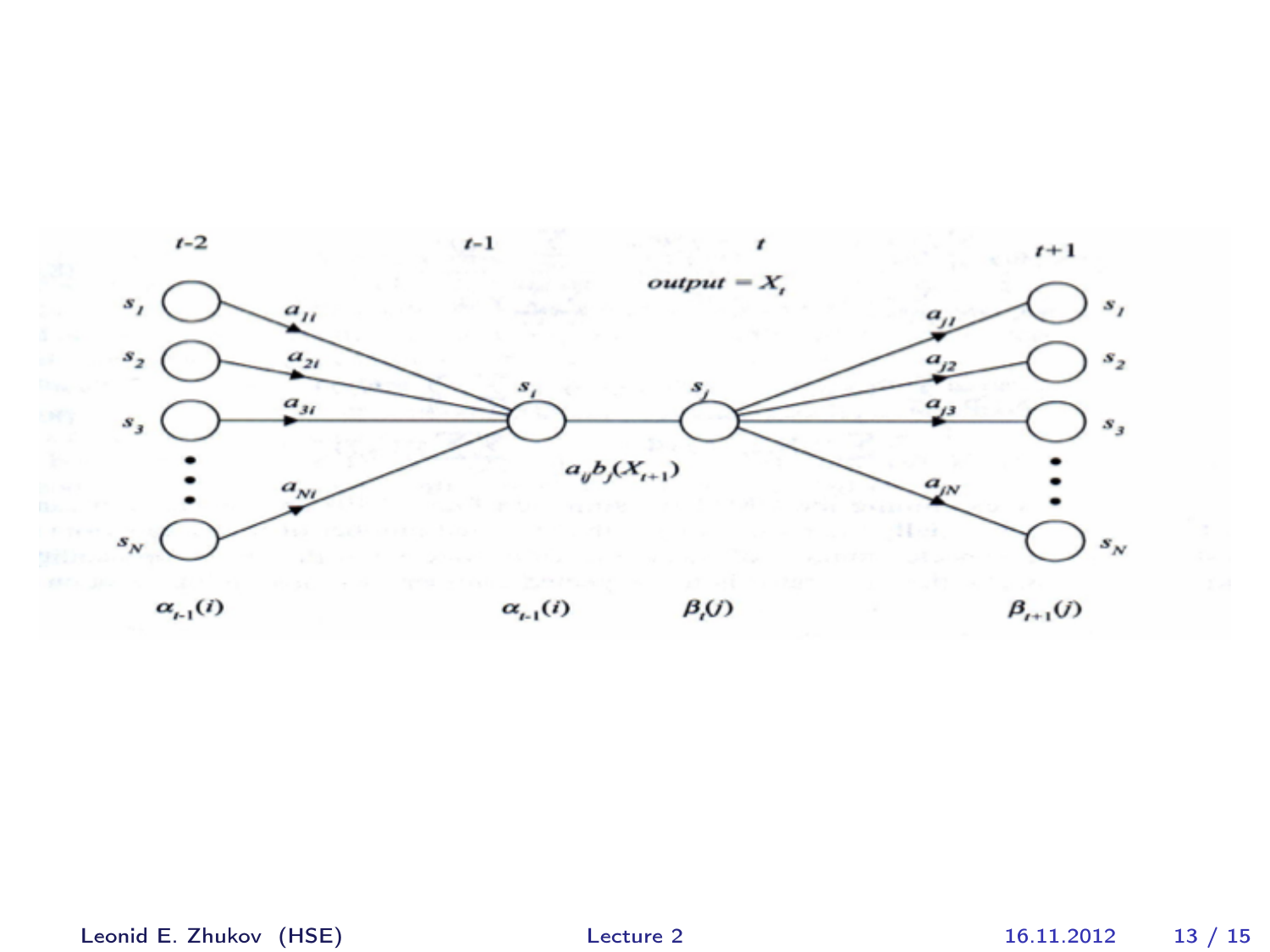### Baum-Welch Algorithm

- $\blacktriangleright \sum_{t=1}^T \gamma_t(i)$  expected number of visits state  $i$
- $\blacktriangleright \sum_{t=1}^{T-1} \gamma_t(i)$  expected number of transitions from *i*
- $\blacktriangleright \sum_{t=1}^{T-1} \zeta_t(i,j)$  expected number of transitions from *i* to *j*